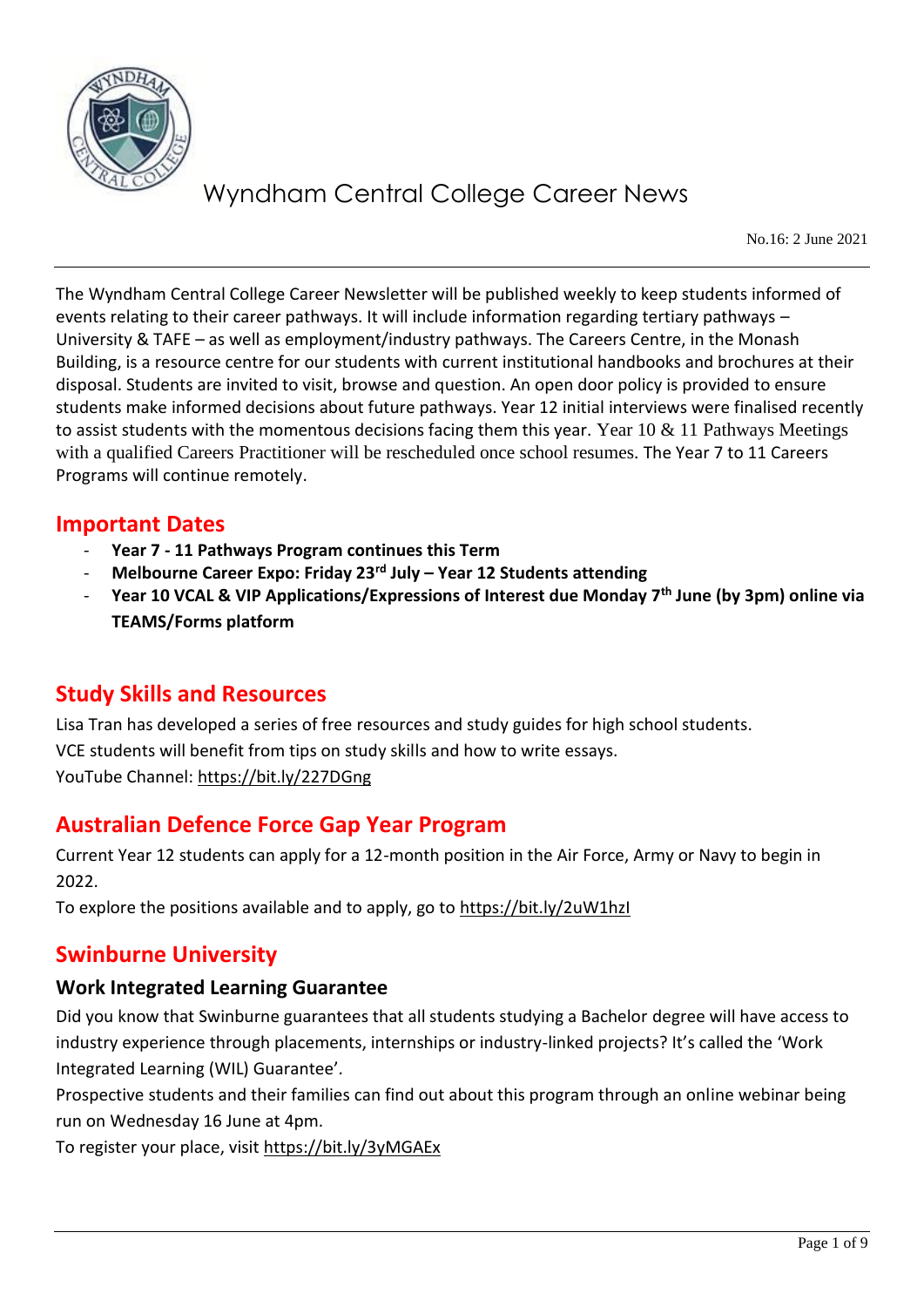

No.16: 2 June 2021

# **Have You Considered Vocational Education and Training (VET)?**

This includes – apprenticeships, traineeships and TAFE study. Did you know that 77% of VET graduates secure employment after training?

VET is one of the most progressive forms of education available to school leavers. It's in touch with the realities of the current and future employment market – because it's entirely driven by the employment market.

If you would like to learn more about VET and why you should consider gaining a VET qualification after school, go to<https://bit.ly/2xiZBTf> to check out the 'VET. It's Right Now' video initiative.

# **What Type of Apprenticeship Would You Be Suited To?**

Taken from the Australian Apprenticeships Pathways website.

"Career evaluation is constant and unending especially for people who are considering their next career step. Career choices can be difficult as there are so many options out there.

It can be easier if you know which Work Types you prefer and what career options they lead to. These Work Types are identified through a Career Interest Explorer, co-created in consultation with Australian Centre for Career Development and focus on apprenticeship and traineeship career pathways. There are seven Work Types in total which can lead to different industries and occupations. While it may be easy to choose the best known occupation in a Work Type, it may not be the best option for you. Realistically, an occupation can be linked to many Work Types, but focusing on your primary Work Type can help narrow down the industries or occupations that may interest you.

Below are the seven Work Types that are linked to apprenticeship or traineeship occupations. There may be some occupations that you may not have even thought could be done as an apprenticeship or traineeship".

- Analytic and Scientific
- Creative and Artistic
- **Helping and Advising**
- Nature and Recreation
- **Organising and Clerical**
- Persuading and Service
- **Practical and Manual**

Go t[o https://bit.ly/3pkVCx3](https://bit.ly/3pkVCx3) to complete a career interest quiz, research occupations that align with each work type, and to further research your apprenticeship and traineeship pathways.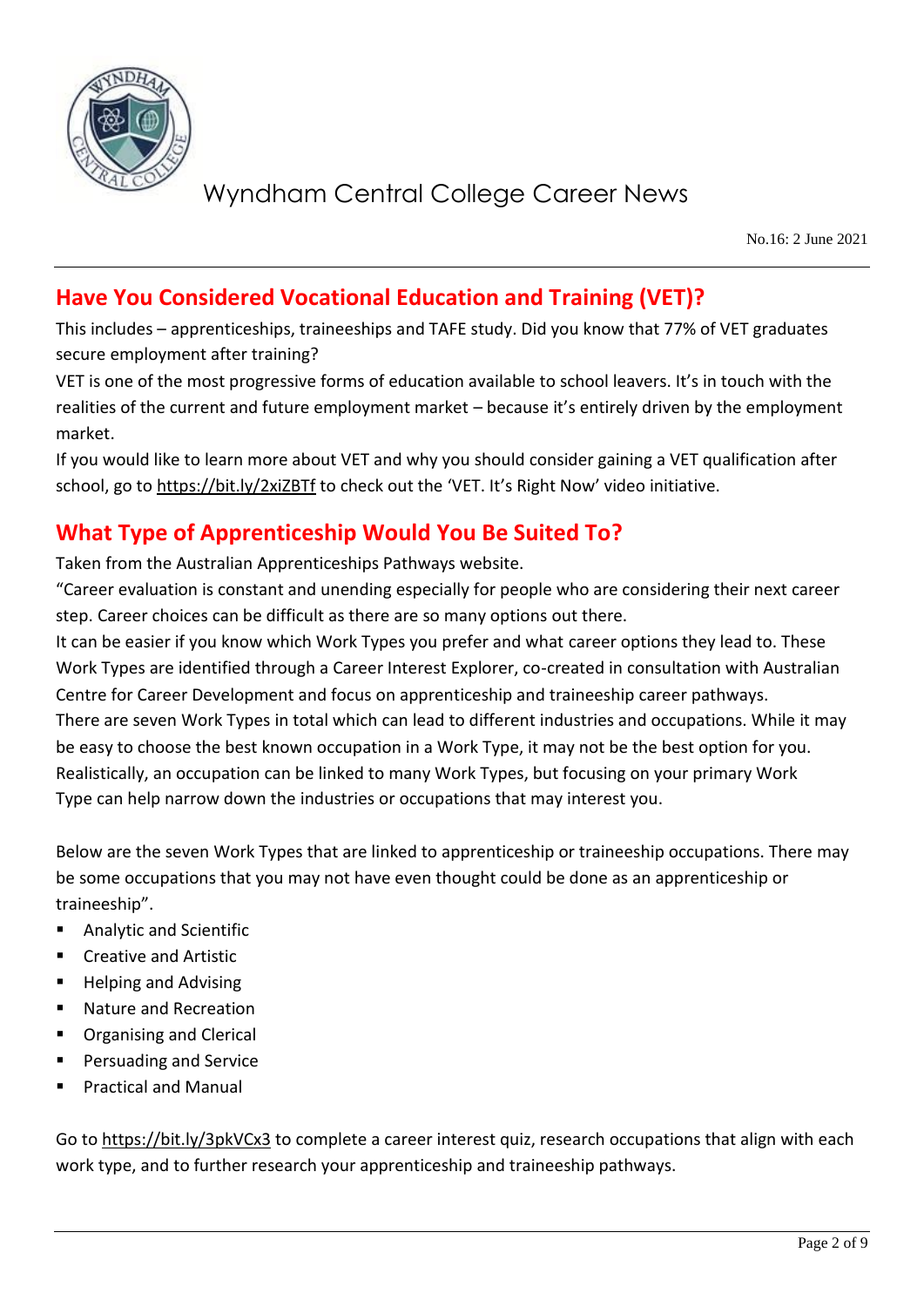

No.16: 2 June 2021

# **Interested in Veterinary Nursing?**

This is a fantastic occupation for those who are passionate about working with animals. Veterinary nurses assist veterinarians in all aspect of animal patient care, including surgical procedures, laboratory testing, medical treatment, and consultations.

To become a qualified veterinary nurse, you usually have to study the Certificate IV in Veterinary Nursing whilst undertaking employment, work placement in a Vet clinic.

This can be completed through a traineeship, VET study or online study. Once qualified, you can undertake further study to specialise in dental, surgical or emergency and critical care.

For information on this occupation, go to<https://bit.ly/2IRNcv0>

You may also consider studying a paraprofessional qualification at the university level: Bachelor of Veterinary Nursing La Trobe University

This is the first paraprofessional veterinary nursing qualification of its type in Australia, [www.latrobe.edu.au](http://www.latrobe.edu.au/)

Bachelor of Veterinary Technology Charles Sturt University This course can be undertaken at the Wagga Wagga campus, in partnership with GO TAFE, Wangaratta or online, [www.csu.edu.au](http://www.csu.edu.au/)

# **The University of Melbourne - Updates**

## **Prospective students – Get in Touch!**

High school students can sign up to receive news about courses, events, key application information, accommodation, and scholarships etc. Register via<https://bit.ly/3fN9f1R>

### **Learn About Courses**

You can download the 2022 undergraduate course guide and faculty course guides via <https://bit.ly/3fN92M6>

## **A Day at Melbourne**

Year 10 and 11 students are invited to get a taste of the university experience at Melbourne. Students will have the opportunity to attend lectures and interactive workshop sessions that will challenge them to think critically and gain insight into the broad areas of study available to them.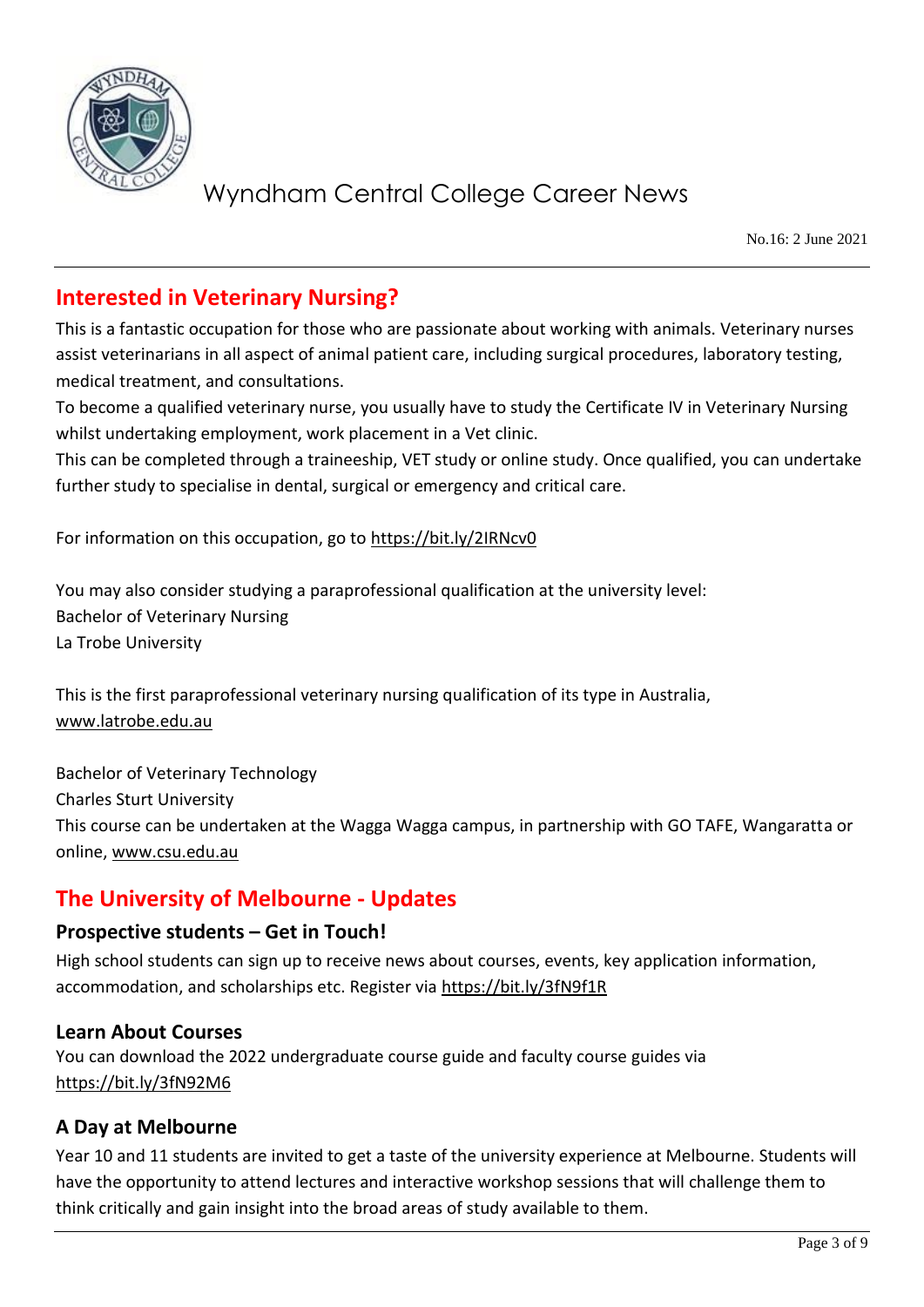

No.16: 2 June 2021

They'll also have the chance to chat with University staff about courses, accommodation, scholarships and student societies at the course and student services expo. All students will enjoy a tour of the Parkville campus. There are two sessions running – you can choose which session to attend.

Date: Thursday 8 July Morning session - <https://bit.ly/3wOgJdm> Afternoon session - <https://bit.ly/3vJb4oM>

### **Meet Melbourne Live**

The University of Melbourne has hosted online webinars for prospective students about courses. There is one webinar left – Bachelor of Music on Wednesday 2 June.

If you missed the following previous seminars, you can watch them on demand. The following course areas are covered:

| Law        | Science            |
|------------|--------------------|
| ΙT         | Agriculture        |
| Arts       | Commerce           |
| Education  | Fine Arts          |
| Veterinary | <b>Biomedicine</b> |
| Medicine   |                    |
| Design     | Engineering        |

For information, visit<https://bit.ly/3egroGe>

# **Mathematics and Statistics Undergraduate Experience (Online)**

The University is hosting a 2-day undergraduate experience for students in Year 11-12. Throughout the event, students will gain insight into the mathematical and statistical courses offered in the undergraduate degrees. Students should be studying advanced mathematics. Date: Thursday 1 - Friday 2 July Information and RSVP: contact Sam Povall for information, [sam.povall@unimelb.edu.au](mailto:sam.povall@unimelb.edu.au)

# **Upcoming Career Events**

# **Australian Catholic University - Experience ACU**

Experience ACU is a free event allowing prospective students to participate in workshops and activities tailored to their study area of interest.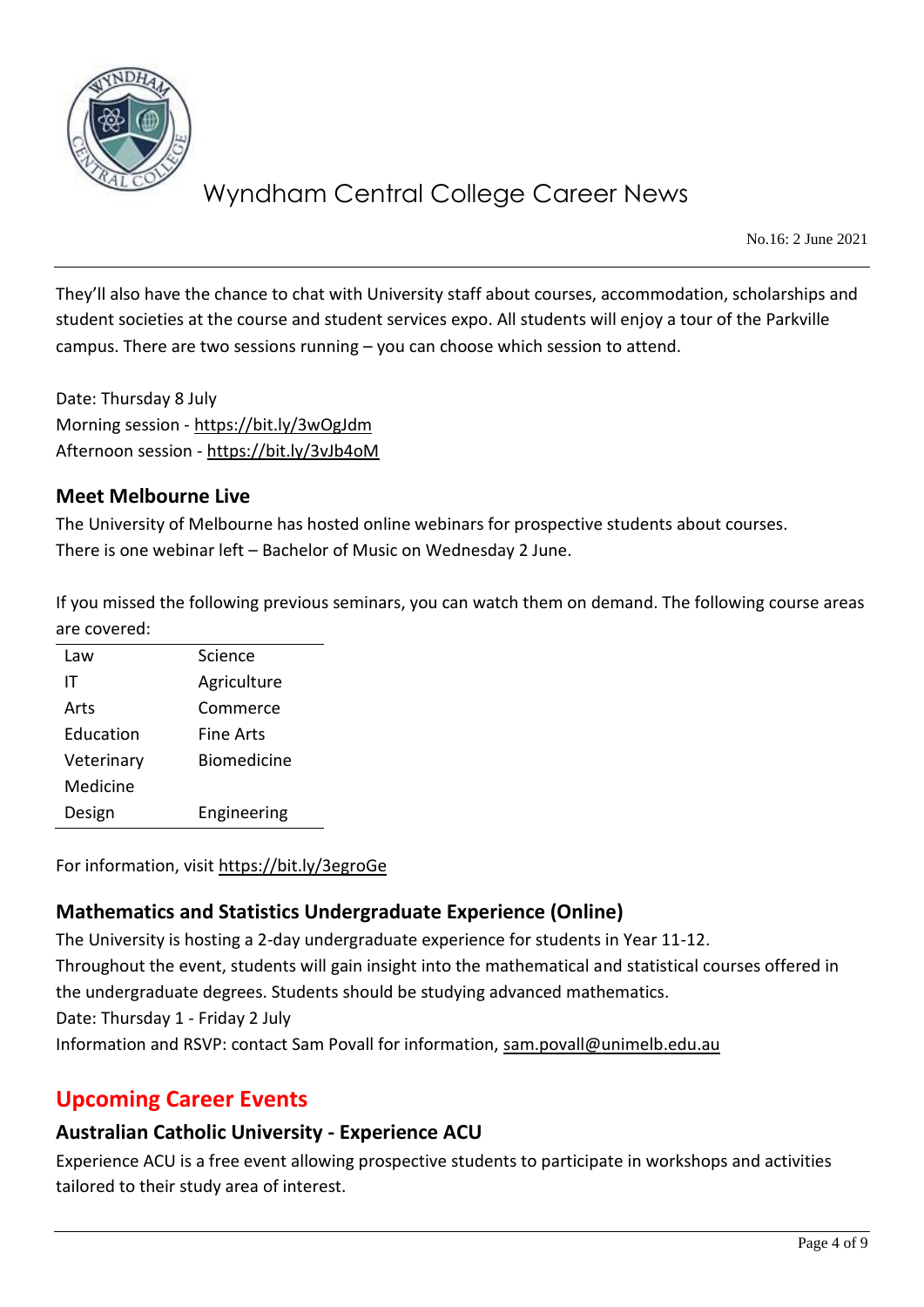

No.16: 2 June 2021

Students can choose workshops from a range of study areas including nursing, midwifery, paramedicine, education, physiotherapy, psychology, sports and exercise science etc.

Melbourne campus: Tuesday 29 June Canberra campus: Tuesday 6 July Ballarat campus: Tuesday 28 September Information and registration,<https://bit.ly/34cGZlD>

## **Monash University**

### **Monash Indigenous Winter Camp**

The Indigenous Winter Camp aims to provide Aboriginal and/or Torres Strait Islander students from year 10-12 with an in-depth insight into university life, while focusing on team-building, meeting new people, culture, confidence building and health and well-being. The program will run between 27 – 29 July. For information and to register, visit<https://bit.ly/3gHAlsx>

#### **Digital Open Day**

Monash will be running a Digital Open Day for prospective students on Sunday 25 July. This is open to all students and their families. You will be able to find out about courses, accommodation, pathways, scholarships and student services, [www.monash.edu/open-day](http://www.monash.edu/open-day)

#### **Do it with DATA: Tackling Climate Change**

This event for Year 12 students will reveal how the power of information can be harnessed to reverse climate change and champion a healthier world. Students will engage in on-campus activities and workshops. Must have completed or be studying Unit 3-4 Mathematical Methods.

Date: Tuesday 29 June Venue: Monash Clayton campus Information and RSVP:<https://bit.ly/3wt83cn>

#### **Discover Business**

Join the Monash Business School Discover Business taster sessions and choose from a range of activities to learn more about the many different courses and careers available across all areas of business, economics and commerce. For Year 11 and 12 students. Date: Wednesday 7 July Venue: Monash Caulfield campus Information and RSVP (closes 23 June):<https://bit.ly/3bUGp06>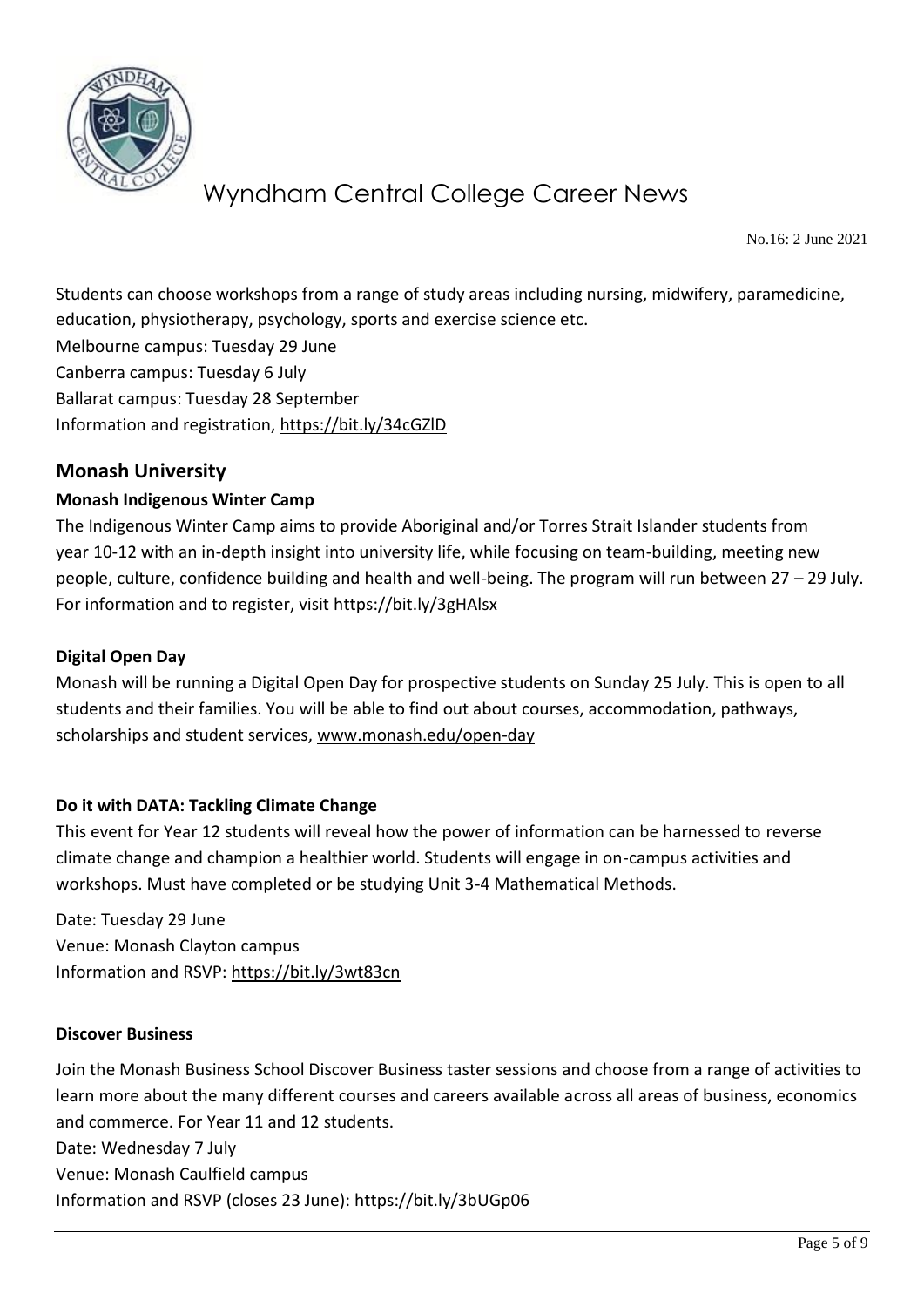

No.16: 2 June 2021

# **Upcoming Career Events**

## **Monash University – Inside Monash**

Monash University is running a series of information evenings for prospective students focussed on courses and study areas in June. For information and to register visit [www.monash.edu/inside-monash](http://www.monash.edu/inside-monash)

- 2 Nursing and Midwifery
- 3 Introduction to law
- 13 Politics, Philosophy &
- **Economics**
- 15 Music
- 16 Become a teacher

You can watch recorded seminars from past events via [www.monash.edu/inside-monash](http://www.monash.edu/inside-monash)

### **Virtual Careers Expo 2021**

Connecting students to more than 50 tertiary providers including Torrens University Australia, Virtual Careers Expo provides a wealth of information on course offerings, study options and career outcomes. Students from anywhere in the country can log in to explore virtual expo halls, tune in to seminars and presentations, download course guides, take virtual campus tours and connect with staff and students. Date: 16 July 2021

Information and RSVP:<https://bit.ly/3ffrPSS>

### **Western Victorian Careers Expo**

This event will be run online and there is a huge range of exhibitors that students and families can connect with. Whilst this event is targeted to students in Western Victoria, all prospective students are welcome to participate.

Date: Tuesday 22 June, 9.30am – 3pm. Information and RSVP:<https://bit.ly/3fuUdhR>

## **Missed the Year13 Expo?**

Don't worry – you can still watch some of the webinars that were recorded.

- Go t[o https://year13.com.au/](https://year13.com.au/) and sign up for an account
- Navigate to the Expo
- Watch the available webinars

## **Victoria Police**

For career information session dates, visit [www.police.vic.gov.au/police-information-sessions](http://www.police.vic.gov.au/police-information-sessions)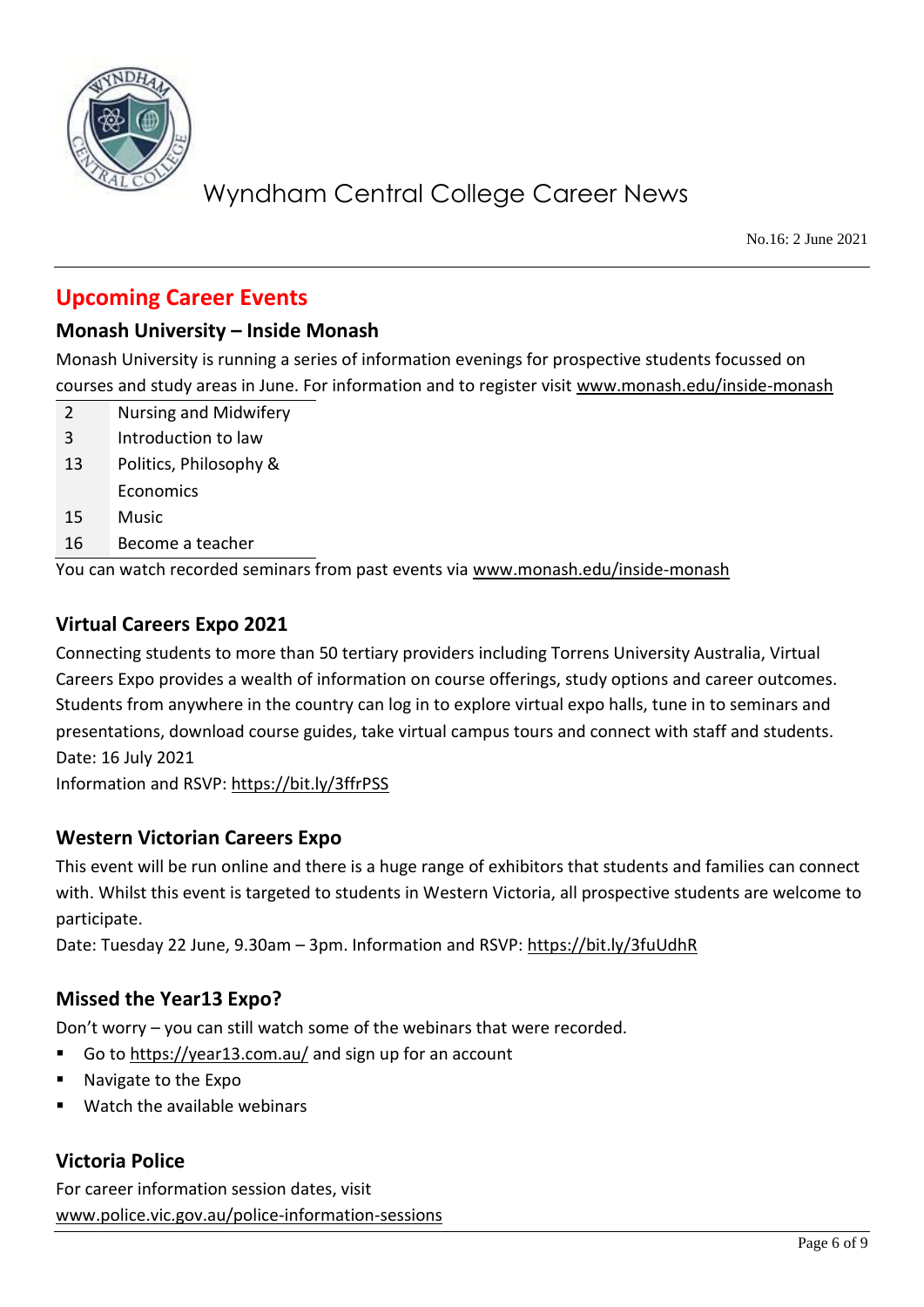

No.16: 2 June 2021

## **Deakin University**

### **Discover Deakin**

Deakin is hosting the following online seminars for prospective students in June.

The seminars will showcase courses at the University,<https://bit.ly/2Phjwfa>

- 2 Marketing Psychology & Human Resource Management Psychology 3 Teaching 7 Property & Real Estate
- 8 Commerce & Business
- 9 Law
- 10 Sport Management & Development
- 16 Architecture & Construction Management
- 22 Information Technology

### **Accommodation**

Find out about accommodation at Deakin University by tuning into an online webinar during July, <https://bit.ly/2RRPCj2>

### **Victoria University – Undergraduate Webinar Series**

Victoria University is running a series of information evenings for prospective students focussed on courses and study areas in June.

| 2 | Law, Criminology, Legal          |  |
|---|----------------------------------|--|
|   | Studies                          |  |
| 3 | Creative Arts, Screen            |  |
|   | Media, Animation                 |  |
| 8 | <b>Building Design, Building</b> |  |
|   | Surveying, Construction          |  |
|   | Management,                      |  |
|   | Engineering                      |  |
| g | Science: Biomedical &            |  |
|   | <b>Health Sciences</b>           |  |
|   |                                  |  |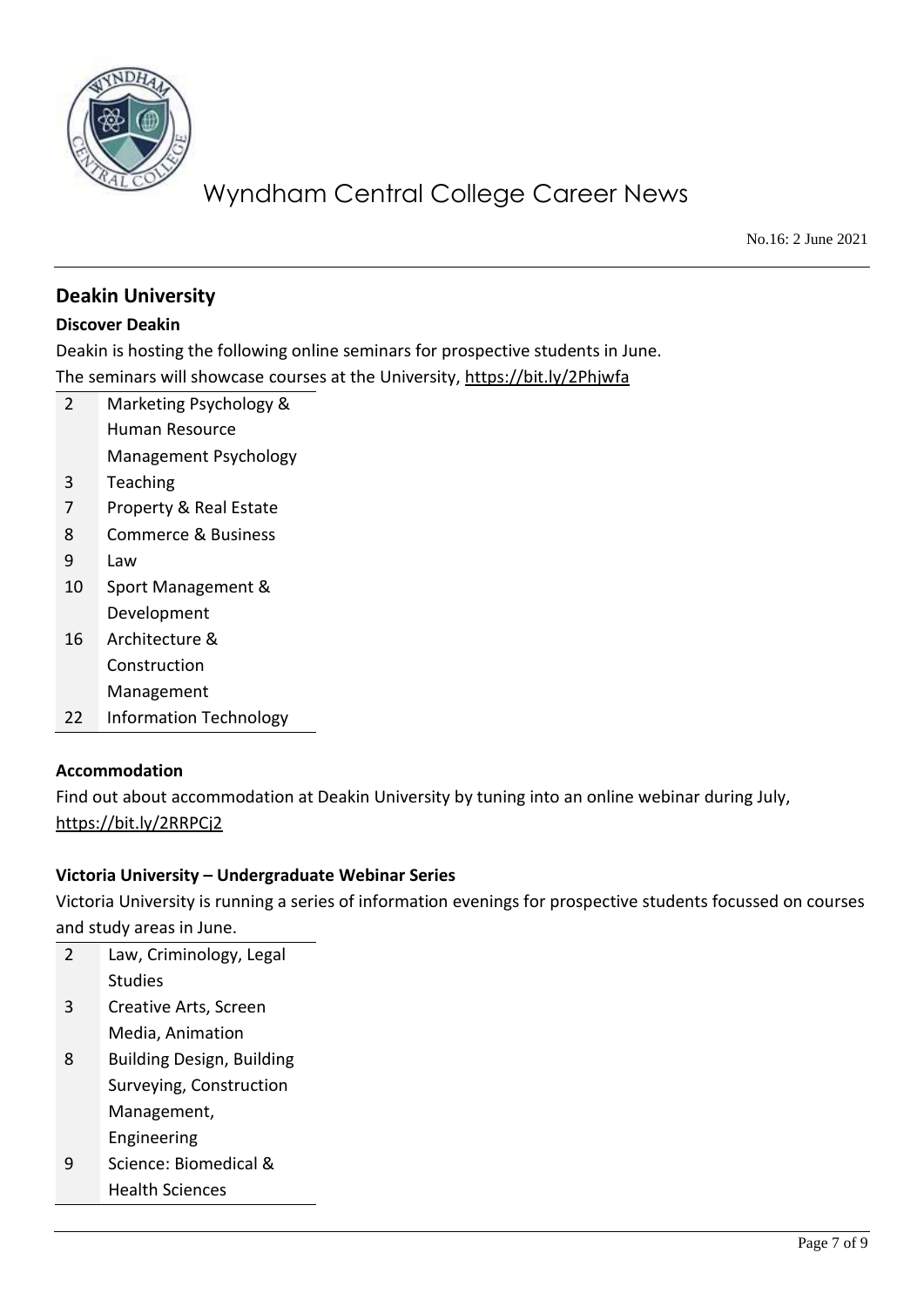

No.16: 2 June 2021

| 10 | Primary & Secondary       |
|----|---------------------------|
|    | Education                 |
| 15 | Community Development,    |
|    | Social Work, Youth Work,  |
|    | Criminal Justice          |
| 16 | Information Technology,   |
|    | <b>Cyber Security</b>     |
| 17 | Sport, Exercise Science,  |
|    | <b>Outdoor Leadership</b> |
| 22 | <b>Business</b>           |
| 23 | Tourism, Hospitality,     |
|    | Event Management          |
| 24 | <b>Nutrition</b>          |
|    |                           |

For information and to register visit<https://study.vu.edu.au/ug-webinar-series>

## **RMIT University – Discover What's Next**

RMIT University is running the following online information sessions for prospective students in June and July.

These are events not to be missed as you will receive up to date information for the 2022 intake and you will have the opportunity to ask questions about courses.

#### **June**

| 3  | Engineering                   |
|----|-------------------------------|
| 8  | Flight Training & Aviation    |
| 10 | <b>Trades</b>                 |
| 15 | Science                       |
| 17 | <b>Health Science</b>         |
| 22 | <b>Information Technology</b> |
| 24 | Education                     |
|    |                               |

**July**

3 Building

15 Property

For information and to register for sessions, go to [www.rmit.edu.au/events](http://www.rmit.edu.au/events)